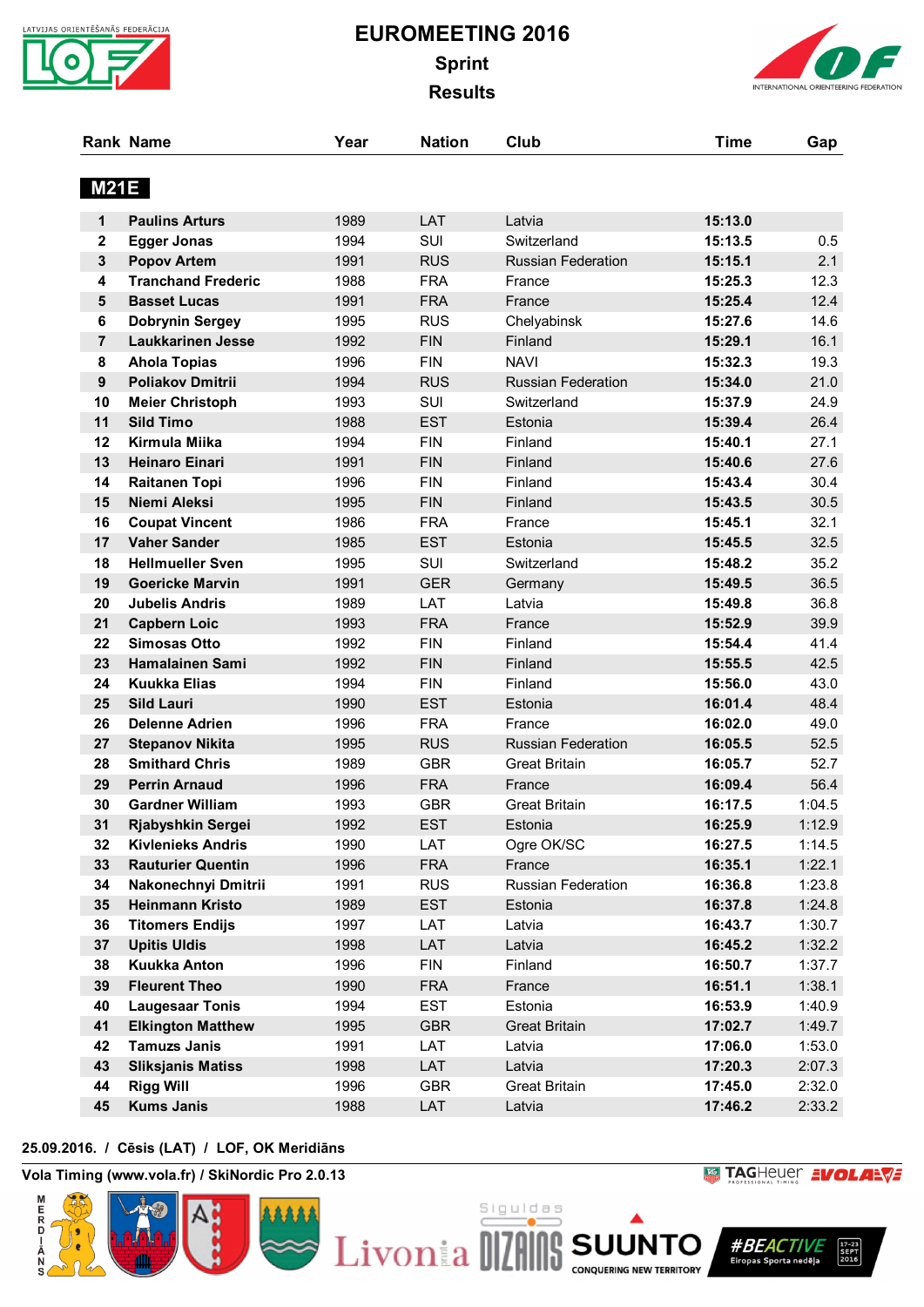

# **EUROMEETING 2016 Sprint Results**



|    | <b>Rank Name</b>           | Year | <b>Nation</b> | Club                     | Time    | Gap    |
|----|----------------------------|------|---------------|--------------------------|---------|--------|
|    |                            |      |               |                          |         |        |
| 46 | Lee Kin Wai                | 1990 | <b>HKG</b>    | Hong Kong                | 18:02.3 | 2:49.3 |
| 47 | Sabo Guy                   | 1991 | <b>ISR</b>    | Israel                   | 18:04.1 | 2:51.1 |
| 48 | Yu Tsz Wai                 | 1992 | <b>HKG</b>    | Hong Kong                | 18:08.1 | 2:55.1 |
| 49 | <b>Pihl Peeter</b>         | 1984 | <b>EST</b>    | Estonia                  | 18:08.4 | 2:55.4 |
| 50 | <b>Purkis Mark</b>         | 1995 | <b>GBR</b>    | <b>Great Britain</b>     | 18:18.9 | 3:05.9 |
| 51 | <b>Borovkov Sergei</b>     | 1980 | <b>RUS</b>    | Novorossyisk             | 18:25.3 | 3:12.3 |
| 52 | <b>Karm Marek</b>          | 1990 | <b>EST</b>    | Estonia                  | 18:35.4 | 3:22.4 |
| 53 | <b>Abolins Valters</b>     | 1985 | LAT           | Latvia                   | 18:45.6 | 3:32.6 |
| 54 | <b>MA Lok Hin</b>          | 1994 | <b>HKG</b>    | Hong Kong                | 18:56.2 | 3:43.2 |
| 55 | <b>Hytonen Juho Veikko</b> | 1985 | <b>FIN</b>    | Ikaalisten Nouseva Voima | 19:04.0 | 3:51.0 |
| 56 | <b>Gailis Andris</b>       | 1992 | LAT           | <b>Auseklis IK</b>       | 19:19.1 | 4:06.1 |
| 57 | <b>Saetalu Andres</b>      | 1995 | EST           | Estonia                  | 19:36.6 | 4:23.6 |
| 58 | <b>Tam Wing Chung</b>      | 1984 | <b>HKG</b>    | Hong Kong                | 20:10.3 | 4:57.3 |
| 59 | <b>Chow Man Long</b>       | 1994 | <b>HKG</b>    | Hong Kong                | 20:29.7 | 5:16.7 |
| 60 | <b>Nicholas Ed</b>         | 1983 | <b>GBR</b>    | <b>Great Britain</b>     | 22:01.3 | 6:48.3 |
| 61 | Klessen Alexander          | 1990 | <b>GER</b>    | Germany                  | 23:02.4 | 7:49.4 |

### **Did Not Start (7)**

| Savolainen Eetu           | 1994 | <b>FIN</b> | Finland                   |
|---------------------------|------|------------|---------------------------|
| <b>Mavchun Georgiy</b>    | 1988 | <b>RUS</b> | <b>Russian Federation</b> |
| <b>Haines Hector</b>      | 1989 | <b>GBR</b> | <b>Great Britain</b>      |
| <b>Marty Loic</b>         | 1995 | <b>FRA</b> | France                    |
| <b>Sonajalg Ats</b>       | 1990 | <b>EST</b> | Estonia                   |
| <b>Anttolainen Aleksi</b> | 1993 | <b>FIN</b> | Lahden Suunnistajat 37    |
| <b>Schneider Florian</b>  | 1993 | SUI        | Switzerland               |

#### **Did Not Finish (1)**

| <b>Hagler Kaspar</b>     | 1988 | <b>SUI</b> | Switzerland          |  |  |  |
|--------------------------|------|------------|----------------------|--|--|--|
|                          |      |            |                      |  |  |  |
|                          |      |            |                      |  |  |  |
| Disqualified (9)         |      |            |                      |  |  |  |
|                          |      |            |                      |  |  |  |
| <b>Bray Tom</b>          | 1986 | <b>GBR</b> | <b>Great Britain</b> |  |  |  |
| <b>Caune Ilgvars</b>     | 1999 | LAT        | Latvia               |  |  |  |
| <b>Rio Nicolas</b>       | 1995 | <b>FRA</b> | France               |  |  |  |
| <b>Krumins Janis</b>     | 1979 | LAT        | <b>Briksnis SK</b>   |  |  |  |
| <b>Rekunenko Artjoms</b> | 1989 | LAT        | Latvia               |  |  |  |
| Hirvikallio Joni         | 1990 | <b>FIN</b> | Koovee               |  |  |  |
| <b>Risse Terence</b>     | 1993 | <b>SUI</b> | Switzerland          |  |  |  |
| <b>Bray Peter</b>        | 1993 | <b>GBR</b> | <b>Great Britain</b> |  |  |  |
| <b>Dislers Davis</b>     | 1993 | LAT        | Latvia               |  |  |  |

#### **25.09.2016. / Cēsis (LAT) / LOF, OK Meridiāns 26.09.2016. at 13:47 / Page 2/3**

**Vola Timing (www.vola.fr) / SkiNordic Pro 2.0.13**



*WEACTIVE* SEPT